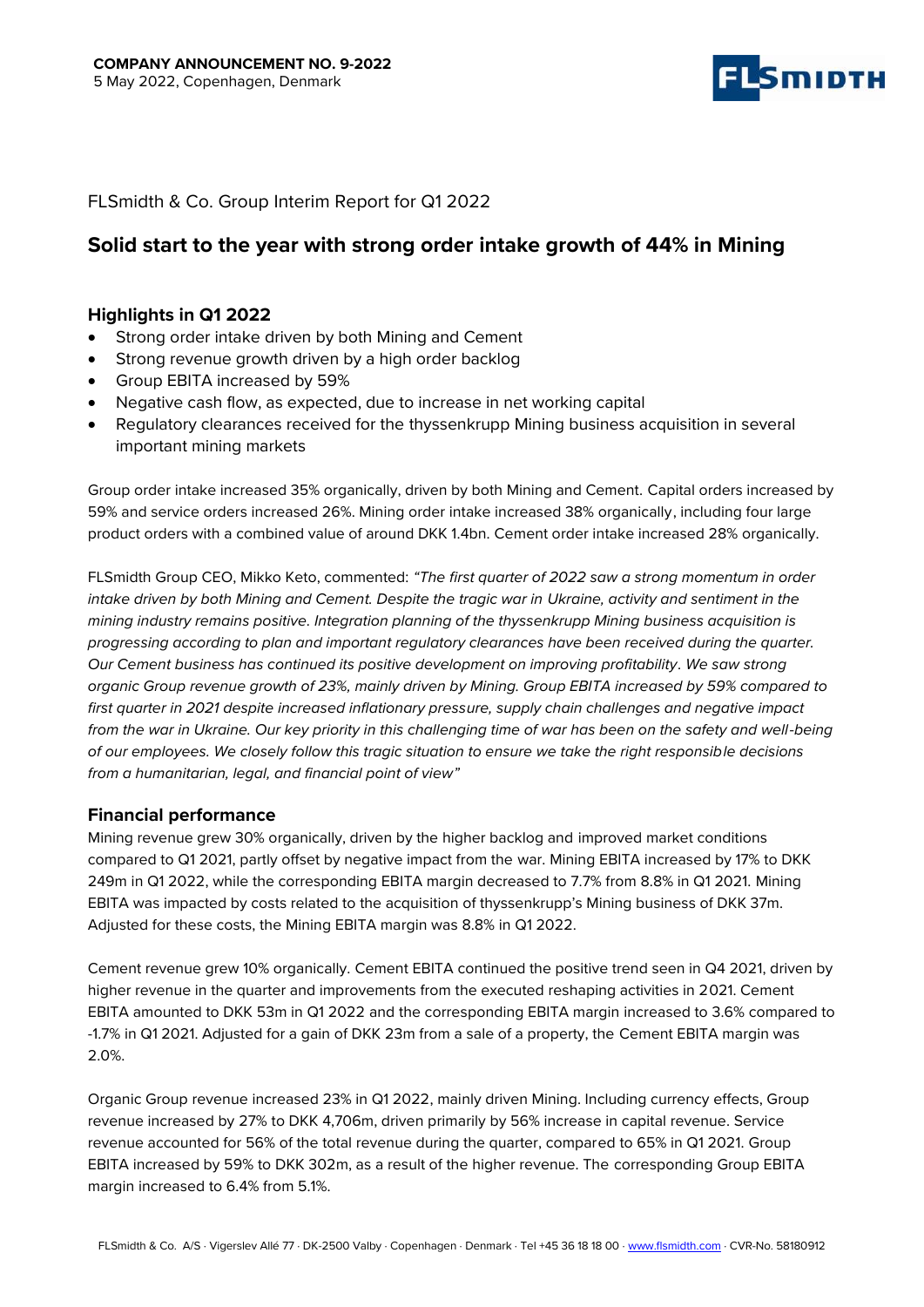

The net working capital ratio increased from 6.0% in Q4 2021 to 7.3% in Q1 2022. The increase related primarily to an expected increase in inventories to mitigate the supply chain challenges and an increase in net work in progress driven by the increase in execution of capital orders. Cash flow from operating activities (CFFO) declined in line with expectations in Q1 2022, as a result of the net working capital outflow.

## **Financial guidance 2022 maintained**

FLSmidth maintains its financial guidance for 2022. Due to the war in Ukraine, the Mining EBITA margin is expected to be in the low end of the guidance range.

| <b>Guidance 2022</b> | <b>Revenue (DKKbn)</b> | <b>EBITA margin</b> |
|----------------------|------------------------|---------------------|
| Mining               | 12.0-13.0              | $8.5 - 9.5%$        |
| Cement               | $5.5 - 6.0$            | $1 - 2%$            |
| Group                | 17.5-19.0              | $6 - 7%$            |

Guidance for 2022 is subject to increased uncertainty due to the pandemic, global supply chain situation and geopolitical turmoil.

## **Earnings call**

A presentation of the results will take place on **5 May 2022 at 11:00 CET**. Mr. Mikko Keto (Group CEO) and Mr. Roland M. Andersen (Group CFO) will comment on the report and developments in the Group. The presentation will be followed by a Q&A-session. The presentation is available at: [www.flsmidth.com/reports](https://eur02.safelinks.protection.outlook.com/?url=https%3A%2F%2Fwww.flsmidth.com%2Fen-gb%2Fcompany%2Finvestors%2Freports-and-presentations&data=04%7C01%7CTherese.Mollevinge%40FLSmidth.com%7Cc037ff12f0824b094eba08d9eb084cd5%7C5a783410682d4564b908bb78d5afb2fe%7C0%7C0%7C637799243148842508%7CUnknown%7CTWFpbGZsb3d8eyJWIjoiMC4wLjAwMDAiLCJQIjoiV2luMzIiLCJBTiI6Ik1haWwiLCJXVCI6Mn0%3D%7C3000&sdata=%2FplpGeqvp09rMWW%2BjAjqRFMgon4EzP9JYYLNYdXS7DM%3D&reserved=0)[and-presentations](https://eur02.safelinks.protection.outlook.com/?url=https%3A%2F%2Fwww.flsmidth.com%2Fen-gb%2Fcompany%2Finvestors%2Freports-and-presentations&data=04%7C01%7CTherese.Mollevinge%40FLSmidth.com%7Cc037ff12f0824b094eba08d9eb084cd5%7C5a783410682d4564b908bb78d5afb2fe%7C0%7C0%7C637799243148842508%7CUnknown%7CTWFpbGZsb3d8eyJWIjoiMC4wLjAwMDAiLCJQIjoiV2luMzIiLCJBTiI6Ik1haWwiLCJXVCI6Mn0%3D%7C3000&sdata=%2FplpGeqvp09rMWW%2BjAjqRFMgon4EzP9JYYLNYdXS7DM%3D&reserved=0)

### **Live audio-webcast**

The presentation can be followed live or as replay via the internet [here.](https://eur02.safelinks.protection.outlook.com/?url=https%3A%2F%2Fwww.flsmidth.com%2Fen-gb%2Fcompany%2Finvestors%2Fwebcasts&data=04%7C01%7CTherese.Mollevinge%40FLSmidth.com%7Cc037ff12f0824b094eba08d9eb084cd5%7C5a783410682d4564b908bb78d5afb2fe%7C0%7C0%7C637799243148842508%7CUnknown%7CTWFpbGZsb3d8eyJWIjoiMC4wLjAwMDAiLCJQIjoiV2luMzIiLCJBTiI6Ik1haWwiLCJXVCI6Mn0%3D%7C3000&sdata=3KbJKq5WDgW7R8KTxELSNlP3FP9jwNXwB54dUFOWalc%3D&reserved=0)

### **Conference call**

If you wish to ask questions or just listen to the presentation **via telephone**, please call one of the following numbers: DK: +45 78 72 32 52, SE: +46 850 558 353, UK: +44 33 3300 9030 or US: +1 631 913 1422 Please use the PIN code: 92 15 74 80 #